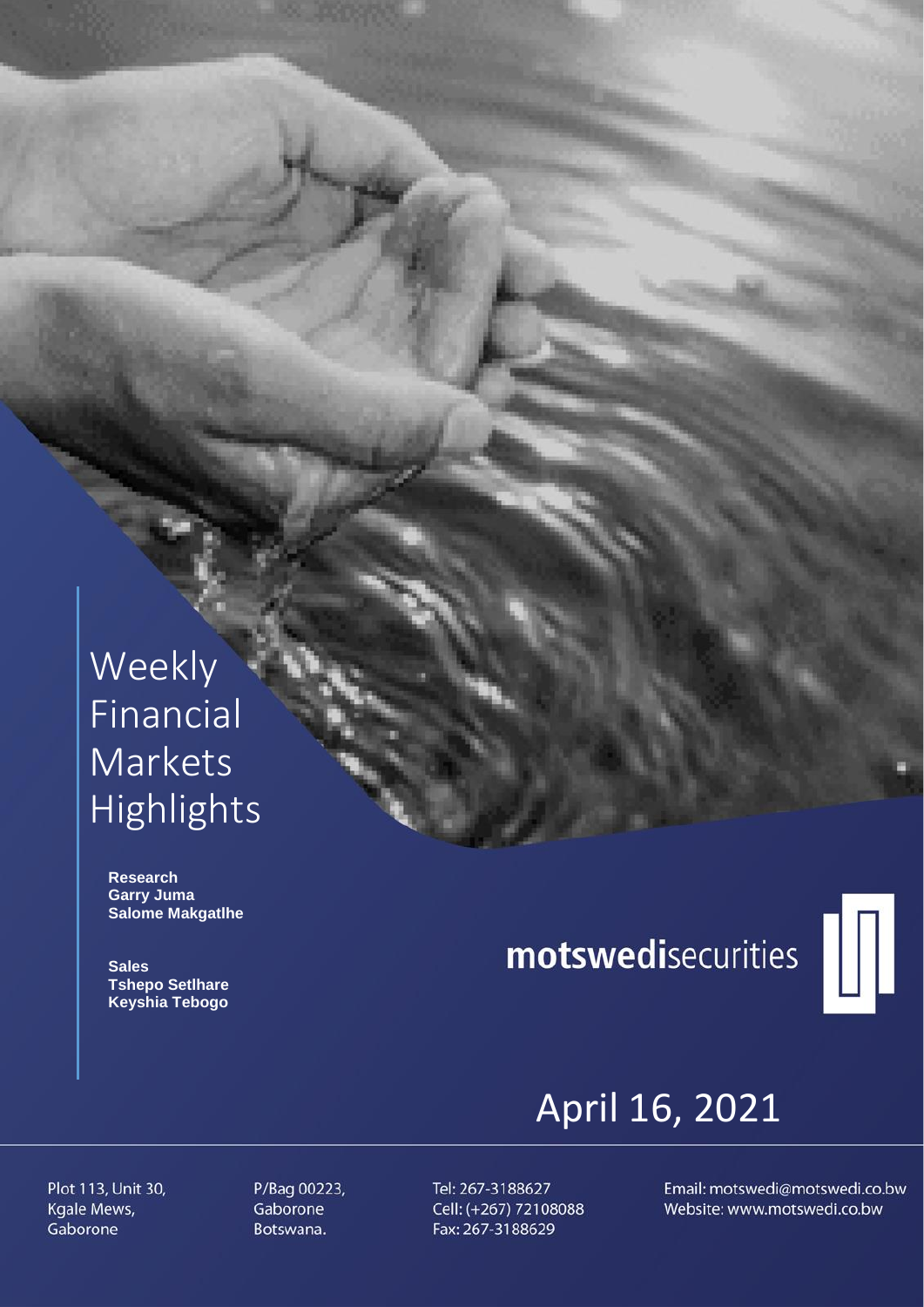

A member of the Botswana Stock Exchange

#### **1.0 Local Equity…**

The tables turned for BTCL in the week as the demand surpassed supply for the first time in almost 4 months. The company gained 3 thebe, closing at P0.73/share by the week's end. Although the stock remains with a year to date loss of 11%, demand at these levels have the potential of further shrinking this position.

Demand for Letshego drove the stock up 2 thebe ending the week valued at P0.72/share. The stock has now recouped losses garnered in the year. Although the stock is back at zero in terms of price movements for the year, there is some lingering demand for the stock as investors bid to qualify for the Group's dividend by the 28 April 2021 - this will likely continue to edge the price higher as the qualifying date nears.

FNBB clawed back some its lost value ending the week priced at P2.15/share. The bank, though proving resilient in its financial performance, lost value after posting a trading statement that dampened sentiment for the stock in early February. The bank carries a year to date loss of negative 2.3%. Meanwhile, Absa dropped a thebe to end the week valued at P4.38/share. The thebe lost, increased the stock's year to date loss to negative 18.6%. Absa is currently the largest loser of the financial services companies listed on the BSE, and the second largest loser in the BSE equity market at large.

Letlole won back the thebe lost in the previous week, to closing the just ended week at P2.31/linked unit. It seems demand for the property stock is outweighing sentiment about the property sector at large. Letlole's yearly gain stands at 0.9%.

Sechaba lost value for another week, as the stock's price dropped 80 thebe to P16.60/share. This is despite the stock currently trading ex-dividend, suggesting investor sentiment for the holding company is on the low end, leading shareholders to divest at any price they can get.

| <b>COUNTER</b>        | 16 Apr<br>(t) | 09 Apr<br>$(t)$ | <b>Change</b><br>(%) | <b>YTD</b><br>$(\% )$ |
|-----------------------|---------------|-----------------|----------------------|-----------------------|
| <b>BTCL</b> ↑         | 73            | 70              | $+4.3$               | $-11.0$               |
| LETSHEGO <sup>1</sup> | 72            | 70              | $+2.9$               | 0.0                   |
| FNBB 1                | 215           | 213             | $+0.9$               | $-2.3$                |
| LETLOLE <sup>1</sup>  | 231           | 230             | $+0.4$               | $+0.9$                |
| <b>SECHABA↓</b>       | 1660          | 1740            | $-4.6$               | $-19.6$               |
| RDCP $\downarrow$     | 214           | 215             | $-0.5$               | $-0.5$                |
| ABSA ↓                | 438           | 439             | $-0.2$               | $-18.6$               |

*Source: Motswedi Securities, BSE* 

| <b>BSE Indices - Week ending 16 April, 2021</b> |  |  |
|-------------------------------------------------|--|--|
|-------------------------------------------------|--|--|

| <b>DCI Close</b>   | 6,551.83 |  |  |
|--------------------|----------|--|--|
| Weekly Change (%)  | $+0.42$  |  |  |
| YTD Change (%)     | $-4.76$  |  |  |
| <b>FCI Close</b>   | 1,550.93 |  |  |
| Weekly Change (%)  | 0.00     |  |  |
| YTD Change (%)     | $+0.24$  |  |  |
| <b>DCTRI Close</b> | 1,610.48 |  |  |
| Weekly Change (%)  | $+0.71$  |  |  |
| YTD Change (%)     | $-3.26$  |  |  |

*Source: Motswedi Securities, BSE*

2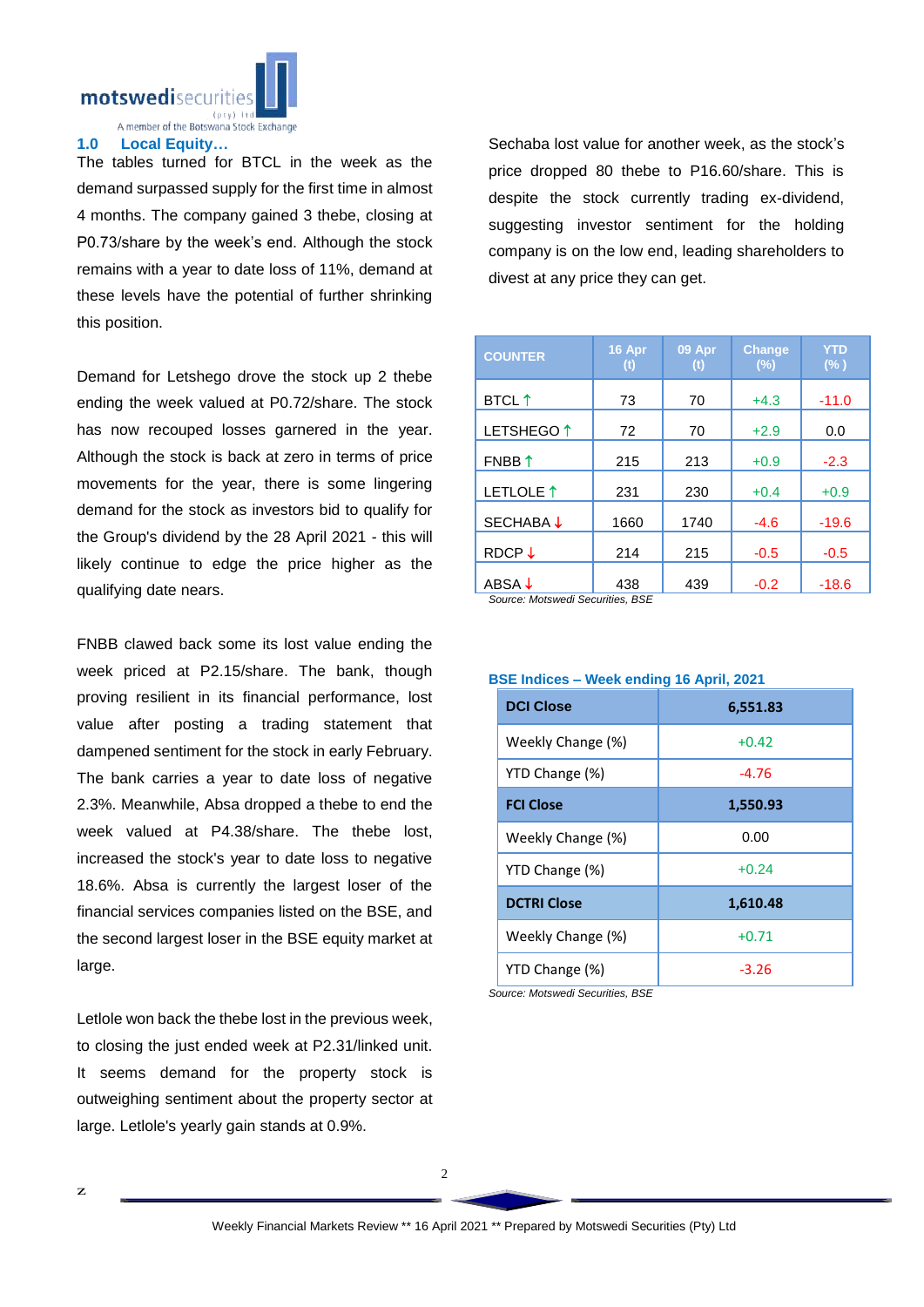

**Market Summary – Week ending 16 April, 2021**

| No. of Shares Trading    | 3,497,672  |  |
|--------------------------|------------|--|
| Turnover (BWP)           | 14,528,351 |  |
| Turnover (USD)*          | 1,342,420  |  |
| No. of stocks trading#   | 13         |  |
| No. of stocks advancing# | 5          |  |
| No. of stocks declining# | 3          |  |
| No of stocks unchanged#  |            |  |

No. of stocks unchanged# **15**  $Source: Motswedi$  Securities, BSE

*# = Domestic Main Board*

#### **2.0 Company Announcements**

[Botswana Diamonds](https://apis.bse.co.bw/storage/disclosures/04/2021/1923.pdf) announced that a further drilling programme on its Thorny River diamond prospect in the Limpopo Province of South Africa will begin Monday, 19 April 2021. Following the discovery of the River kimberlite pipe including 11 diamonds, the Company upgraded the potential of the property. An area with a similar geological and geophysical footprint immediately to the east of the River Pipe was identified. Analysis suggests potential for a larger kimberlite body than already identified. Following completion of earth works during the course of this week a six-hole reverse circulation programme will start on Monday,19 April 2021. The programme is expected to take two weeks with the results announced shortly thereafter.

[NewFunds](https://apis.bse.co.bw/storage/disclosures/04/2021/1925.pdf) has today finalised a distribution to holders of NewFunds ILBI ETF securities recorded as such in the register on Friday, 23 April 2021, for the month ended 31 March 2021 as 20.6580 South African Cents per ETF. In accordance with the investment policy of the ETFs, the distribution will be re-invested on behalf of investors via the purchase by the ETF of additional Constituent Securities, or Index Constituents, (as defined in the relevant Portfolio Supplement) in the appropriate weightings, thereby increasing the net asset value of the ETF

and, proportionately increasing the value of each ETF security.

[BBS](https://apis.bse.co.bw/storage/disclosures/04/2021/1927.pdf) Stakeholders are advised that Mr James Kamyuka has been appointed acting Managing Director of BBS Limited with effect from 7 April 2021. Mr Kamyuka's interim appointment follows the Company's decision to terminate Mr Pius Komane B Molefe's contract of employment on 6 April 2021. He assumes this role having served as a non-executive director of the Company since 26 April 2018. Stakeholders are advised that all public statements and/or press releases issued by or at the direction of Mr Molefe after his dismissal on 6 April 2021 do not represent the views of the Company, its board of directors, its employees, or its stakeholders. Stakeholders are further advised that normal BBS Limited operations have resumed and all disruptions arising from the dispute between Mr Molefe and the Company have been resolved by the High Court of Botswana. The Company wishes to reassure stakeholders that whilst there is a legal dispute involving BBS Limited, Mr Molefe, and Mr Sipho Hector Showa before the courts, this dispute shall not affect the day-to-day operations of the BBS Limited. Following the publication of these announcement by BBS, the BSE advised that the halt on trading of the BBS Equity Securities registered on the BSE Serala OTC Board and the suspension of trading of BBS005 bonds have been lifted.

[Cresta](https://apis.bse.co.bw/storage/disclosures/04/2021/1919.pdf) advised shareholders that they have transferred responsibility of transfer secretarial services to Central Securities Depository Botswana ("CSDB"), with effect from 1 May 2021. All shareholder queries related to their shareholding in the Company and unpaid dividends for the years

3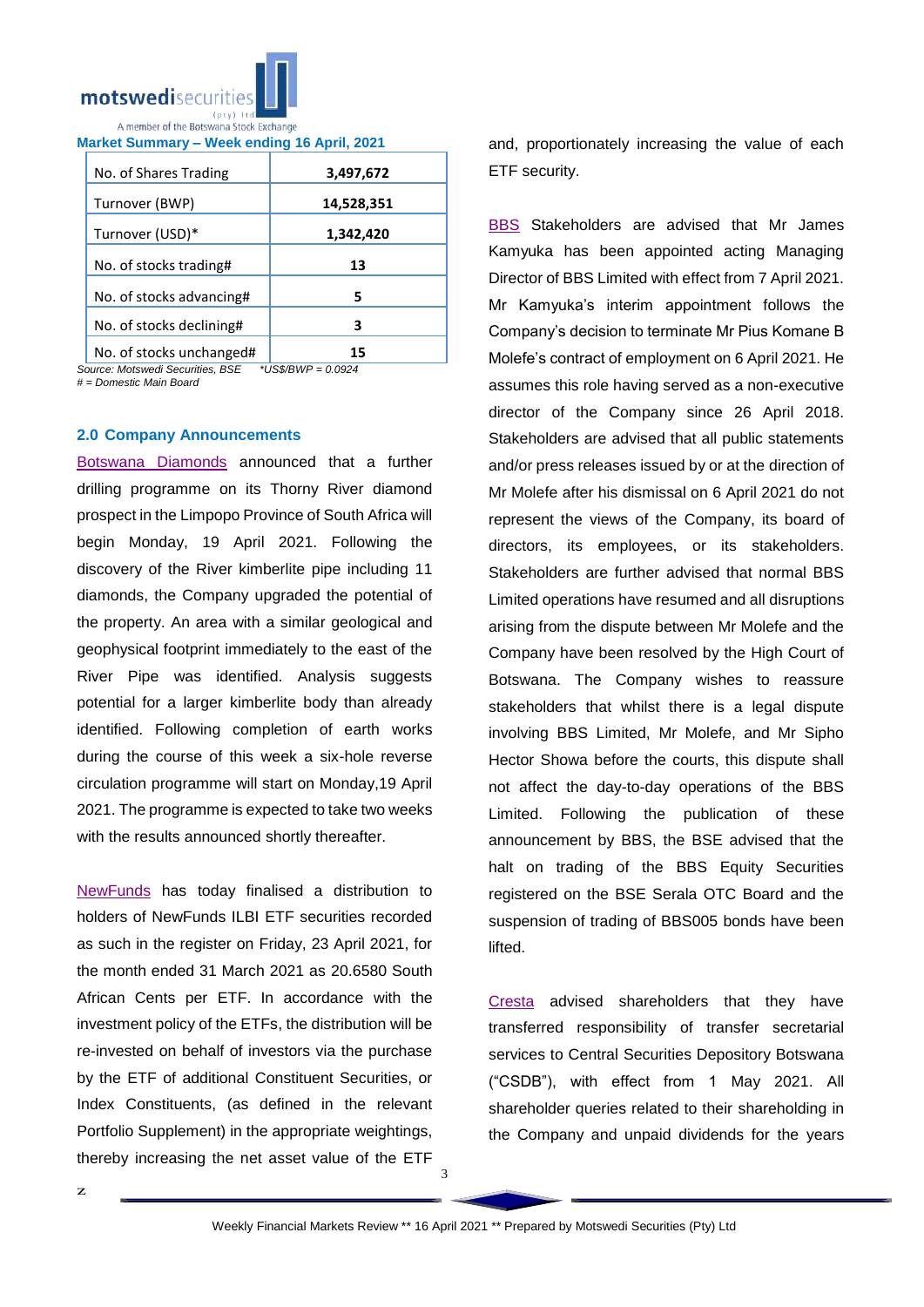

2017 and 2018 should be directed to the Transfer Secretary.

[Turnstar](https://apis.bse.co.bw/storage/disclosures/04/2021/1913.pdf) is expecting its profit before tax for the year ended 31 January 2021 to be lower by at least 13% (P12.27m) from P94.13mn, for the year ended 31 January 2020 to approximately P81.85mn, for year ended 31 January 2021. The Group has pinned this loss to a net forex loss of a US\$ intercompany loan of P2.6mn from the previous corresponding year's gain of P10.44mn. Stakeholders were reminded that the foreign exchange translation gains are unrealised, and is dependant on the US\$ /BWP exchange rate at year end. The results for the year ended 31 January 2021 will be published before 30 April 2021.

[Lucara](https://apis.bse.co.bw/storage/disclosures/04/2021/1922.pdf) announces that its Annual General Meeting of Shareholders will be held at the office of Blake, Cassels & Graydon LLP, Suite 2600, 595 Burrard St., Vancouver, British Columbia V7X 1L3, on Tuesday, May 11, 2021 at 10:30 a.m. (Pacific Standard Time).

[Tlou Energy](https://apis.bse.co.bw/storage/disclosures/04/2021/1921.pdf) Limited is an ASX, AIM and BSE listed company focused on delivering cleaner electricity in Botswana and southern Africa using gas and solar power. The Company's first proposed development is the Lesedi Power Project ("Lesedi") which includes the construction of a power station and sale of electricity in Botswana. In addition, the Company has two large exploration areas designated Mamba and Boomslang. Tenders have been awarded to Zismo Engineering (Pty) Ltd for the construction of the overhead lines and to OptiPower for construction of substations at Lesedi and Serowe. The Company looks forward to finalising the contracts with both groups and subsequent commencement of construction.

z

### **3.0 Foreign Exchange…**

The dollar was headed for its second week of losses, dragged by US Treasury yields which dipped to a one month low on Friday. Sentiment for treasury bonds was dampened as investors in the hard currency slowly accepted the US Federal Reserve stance in keeping its monetary policy accommodative for some time. In the last number of weeks, the dollar has been taking cues for the movement in US treasury yields, which in turn resulted in the dollar having one of its worst weeks in 2021. The dollar is expected to remain likened to the movements of the US Treasury 10 year yields in the short term.

#### **Domestic Exchange rates**

| <b>Currency</b>          | 16 Apr | 09 Apr | <b>Change</b><br>(%) | YTD<br>(%) |
|--------------------------|--------|--------|----------------------|------------|
| 四三<br>US\$/BWP           | 0.0924 | 0.0912 | 1.32                 | $-1.81$    |
| ≋<br>ZAR/BWP             | 1.3146 | 1.3321 | $-1.31$              | $-1.12$    |
| ю<br>EUR/BWP             | 0.0773 | 0.0768 | 0.65                 | $-7.98$    |
| 開開<br>GBP/BWP            | 0.0673 | 0.0666 | 1.05                 | $-6.27$    |
| $\bullet$<br>↑<br>JPY/BW | 10.06  | 9.9900 | 0.70                 | $-1.66$    |
| CNH/BWP                  | 0.6037 | 0.5992 | 0.75                 | $-8.07$    |

*Source: Bank of Botswana*

The emerging market currencies benefitted from the decline in the dollar, as investors seeking the riskier currencies for their yields. The local unit, as would be expected was up against a number of its trading partners with the exception of the South African rand.

#### **4.0 Commodities…**

Oil prices climbed for the fifth day in a row on Friday, as Brent prices rose above US\$67 per barrel. The commodity was fuelled by an improved demand outlook and positive signs of economic recoveries in the world's two biggest economies, i.e. China and